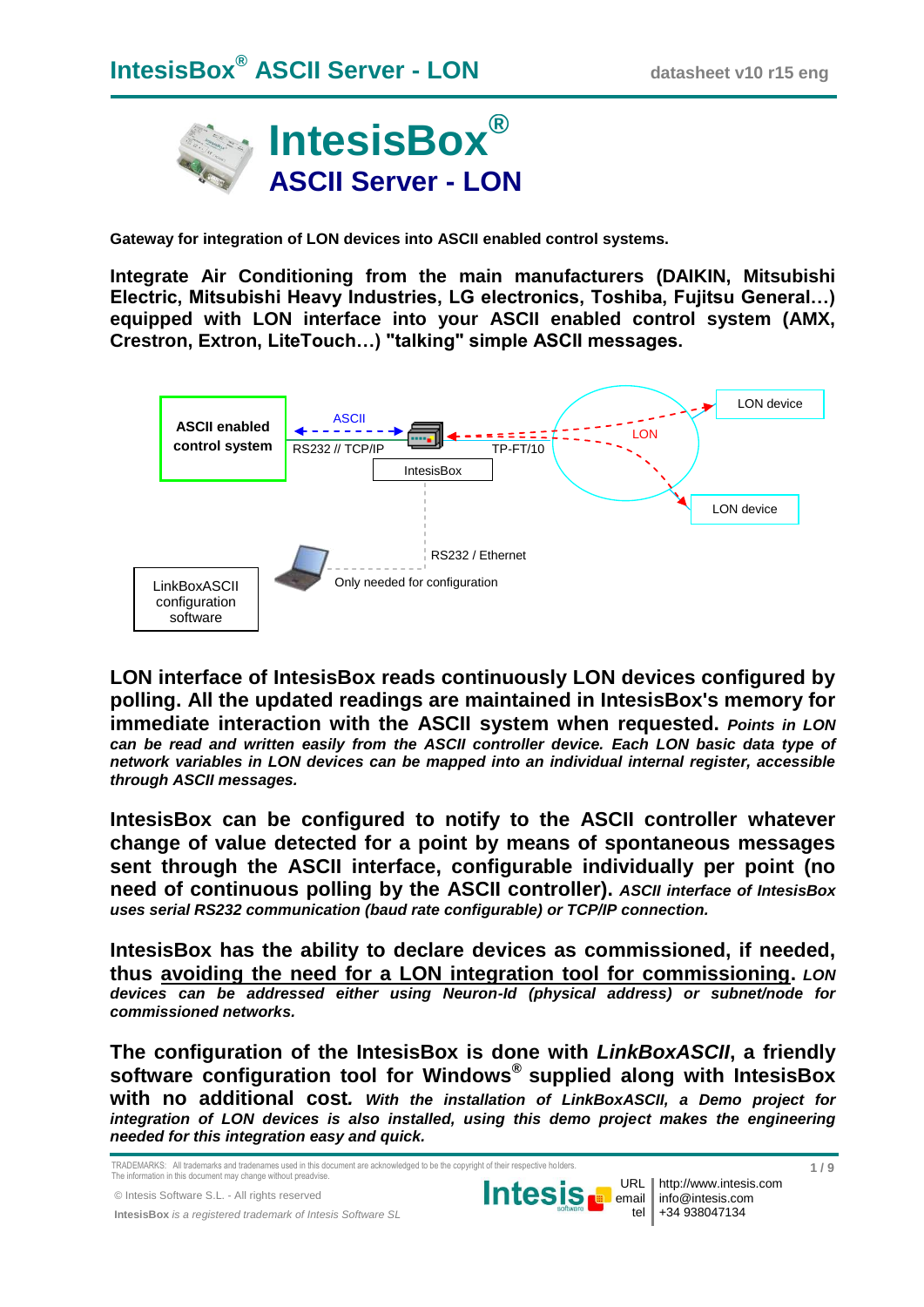# **1. IntesisBox capacity**

| Element                                            | Max.<br>(Basic<br>version) | Max.<br>(Extended<br>version) | <b>Notes</b>                                                                                                                                                       |
|----------------------------------------------------|----------------------------|-------------------------------|--------------------------------------------------------------------------------------------------------------------------------------------------------------------|
| Type of LON devices                                |                            |                               | Those supporting Free Topology channel (FT-<br>10)                                                                                                                 |
| ASCII devices                                      | 1                          |                               | Only one ASCII device, either through<br>RS232 or TCP/IP, can be connected at a<br>time. Both connections can't be enabled<br>simultaneously.                      |
| Supported number of LON<br>network variable fields | 500                        | 4000                          | Maximum number of points (ASCII registers)<br>that can be defined into IntesisBox. Each of<br>them can contain an individual field from a<br>LON network variable. |
| Supported number of LON<br>devices                 | 64                         | 128                           | Maximum number of different LON devices<br>that can be defined into IntesisBox (to<br>read/write points into them).                                                |

There are two different models of *IntesisBox*® *ASCII Server - LON* with different capacity each one.

- Basic version with capacity of 500 points and 64 LON devices. *Ref.: IBOX-ASCII-LON-A*
- Extended version with capacity of 4000 points and 128 LON devices. *Ref.: IBOX-ASCII-LON-B*

TRADEMARKS: All trademarks and tradenames used in this document are acknowledged to be the copyright of their respective holders. The information in this document may change without preadvise.

© Intesis Software S.L. - All rights reserved

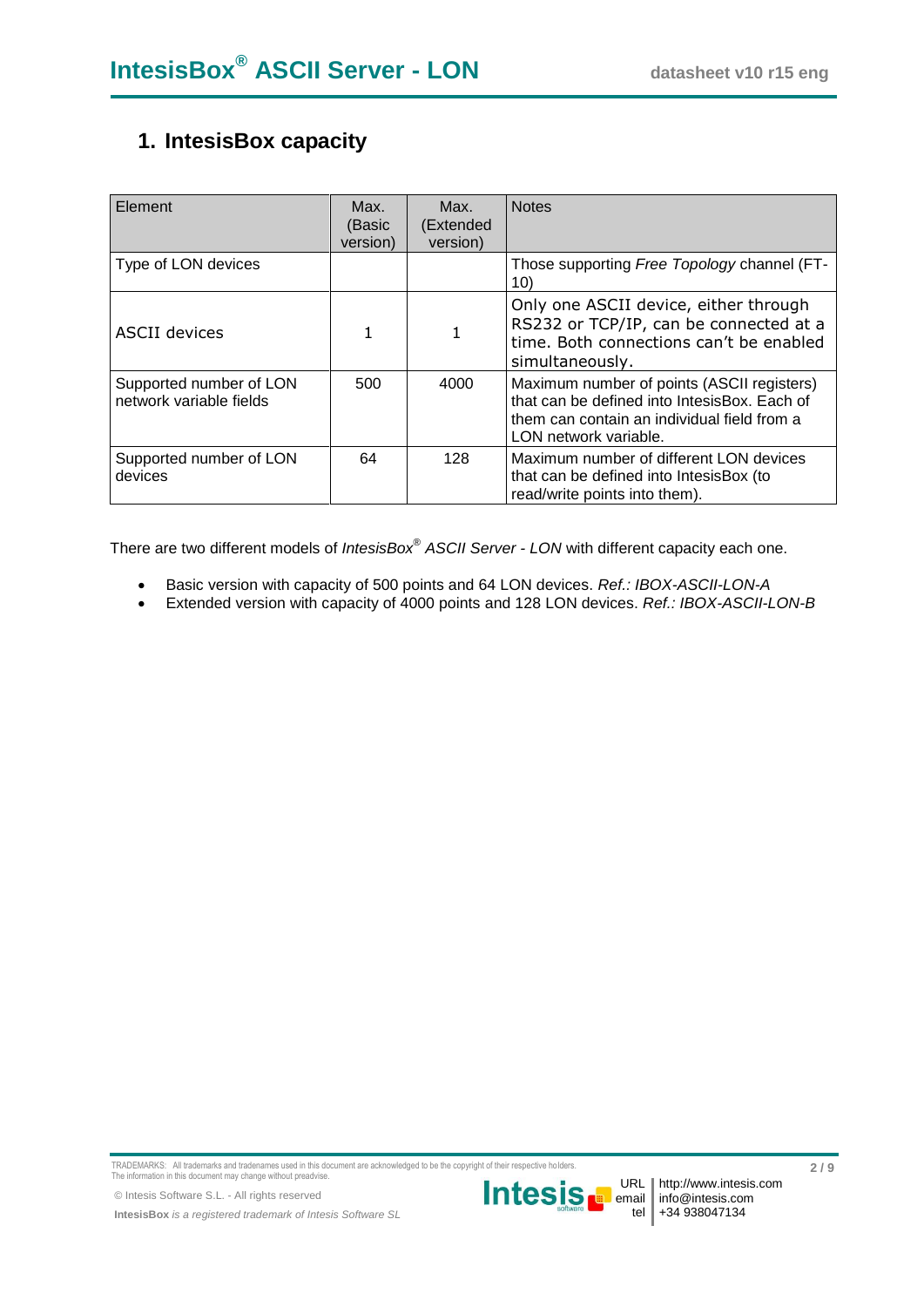# **2. Sample applications**

**Integration of any LON device or system into ASCII enabled control systems.**

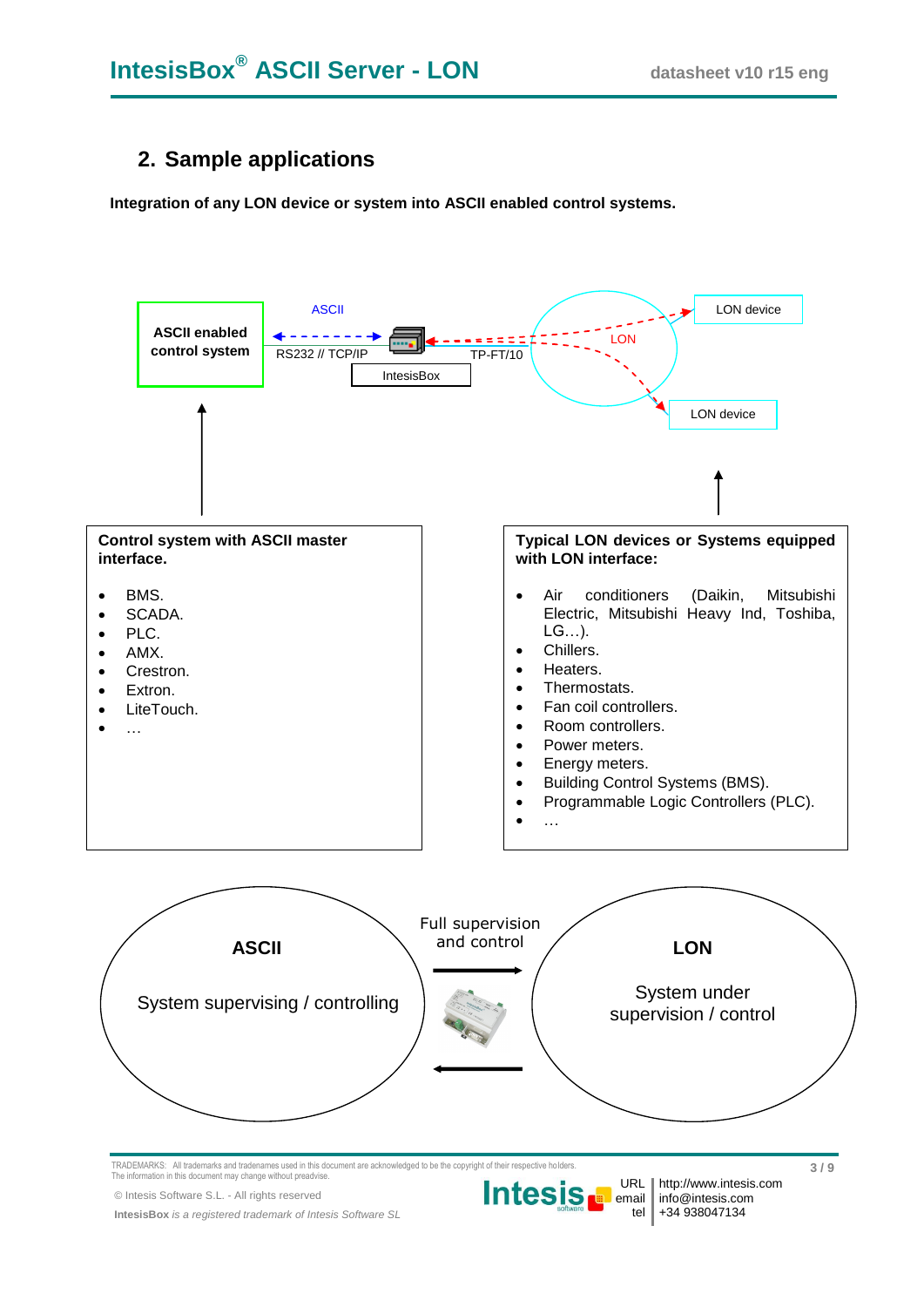# **3. Typical applications**

#### **Integration of Daikin VRV Air Conditioning into ASCII enabled control systems.**

For this application, Daikin VRV Air Conditioning system must be equipped with Daikin LON gateway (model DMS504B51), this Daikin gateway is normally commissioned by Daikin technical personnel, contact your nearest Daikin distributor for details.



In the technical documentation of IntesisBox supplied with the device, extended details on how to configure IntesisBox for this application is provided.

Also, if you are interested in this kind of application, Intesis Software can provide you sample projects for IntesisBox, these sample projects contain specific configuration to integrate any brand of air conditioning with LonWorks connectivity, with these sample projects the configuration and commissioning of IntesisBox for this kind of application becomes easy and quick, almost plug & play.

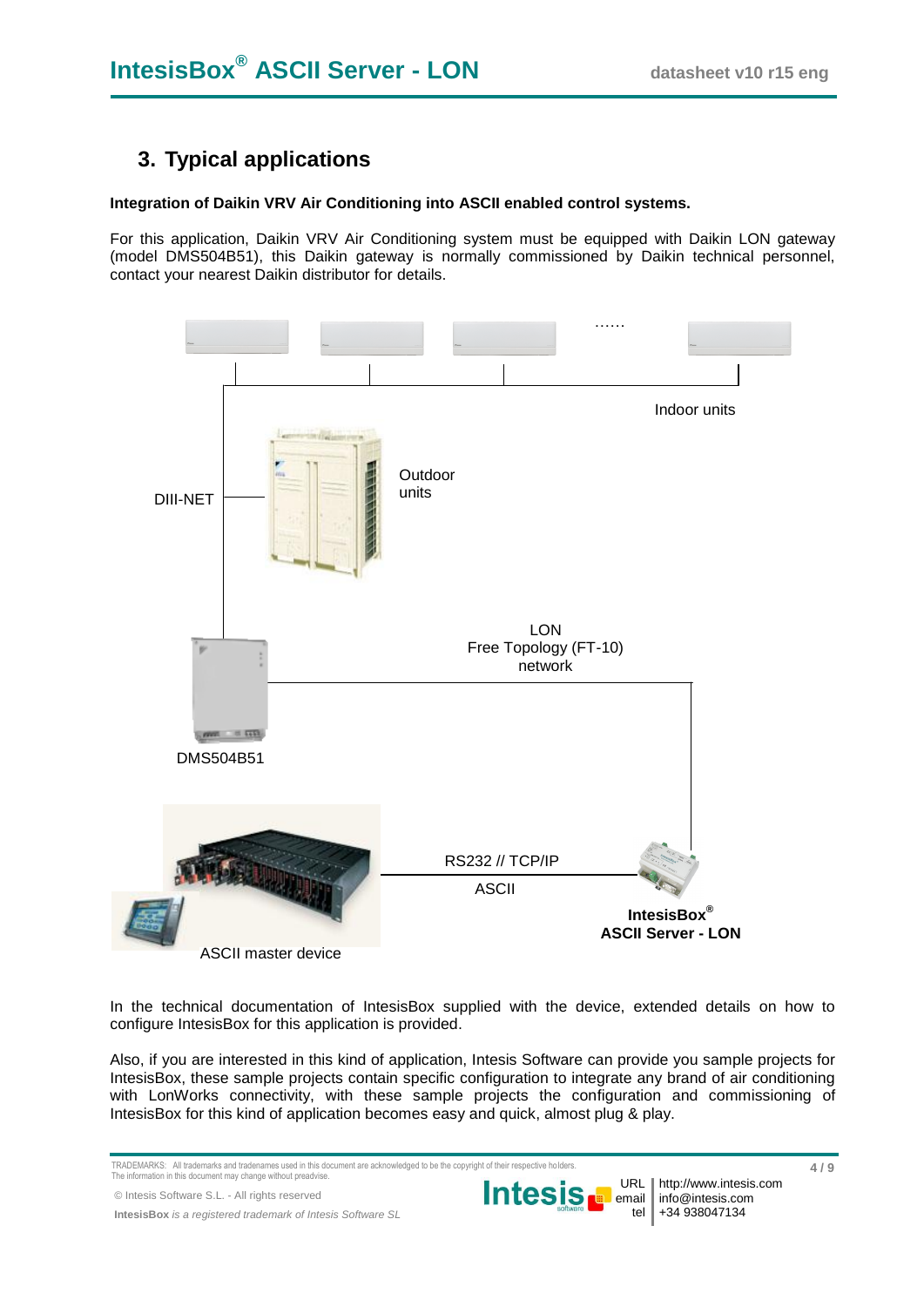## **4. ASCII interface of IntesisBox**

Type of communication supported

- Serial RS232 (DB9 male connector, DTE).
	- Baud rate configurable from 1200 to 57600 bps.
	- 8 data bits, no parity, 1 stop bit.
- TCP/IP Ethernet connection (RJ45)

### Data Format

All ASCII messages are always of fix format and associated to point's internal addresses, no matter the parameters of the LON SNVT associated.

This means that there is no need to change the ASCII controller program whenever the LON configuration changes. When this happens just change the configuration of the gateway and that's all, the ASCII controller programming remains exactly the same.

Message to read a point's value: **>Daaaa?\r**

*aaaa is a 4 digits number indicating the internal point's address inside IntesisBox. \r means carriage return character (HEX 0D, DEC 13).*

Message to write a point's value: **>Daaaa=vv\r**

*aaaa is a 4 digits number indicating the internal point's address inside IntesisBox. vv is the desired value for the point (it can be just integer or fractional, decimal point is used to separate integer and fractional parts if the number is fractional). \r means carriage return character (HEX 0D, DEC 13).*

Message informing about a point's value: **>Daaaa=vv\r**

*aaaa is a 4 digits number indicating the internal point's address inside IntesisBox. vv is the actual value of the point (it can be just integer or fractional, decimal point is used to separate integer and fractional parts if the number is fractional). \r means carriage return character (HEX 0D, DEC 13).*

*This type of message is sent spontaneously by IntesisBox when receiving a change from LON, or sent in response to a previous poll of the point.*

Messages to indicate erroneous actions:

**>E01\r** *Is returned when trying to read a point not configured in IntesisBox.* **>E02\r** *Is returned when trying to write a point not permitted to be written.*

Examples:

**>D0001?\r** Message sent to IntesisBox to read value of point 1. **>D0001=23.5\r** Message sent by IntesisBox to inform about the actual value of point 1 (value=23.5). **>D0001=24.5\r** Message sent to IntesisBox to write a value of point 1 (value=24.5).

#### Acknowledgement

IntesisBox can be configured to respond with an ACK message after executing a successful write request (ACK message is **>OK\r**)

TRADEMARKS: All trademarks and tradenames used in this document are acknowledged to be the copyright of their respective holders. The information in this document may change without preadvise.

© Intesis Software S.L. - All rights reserved

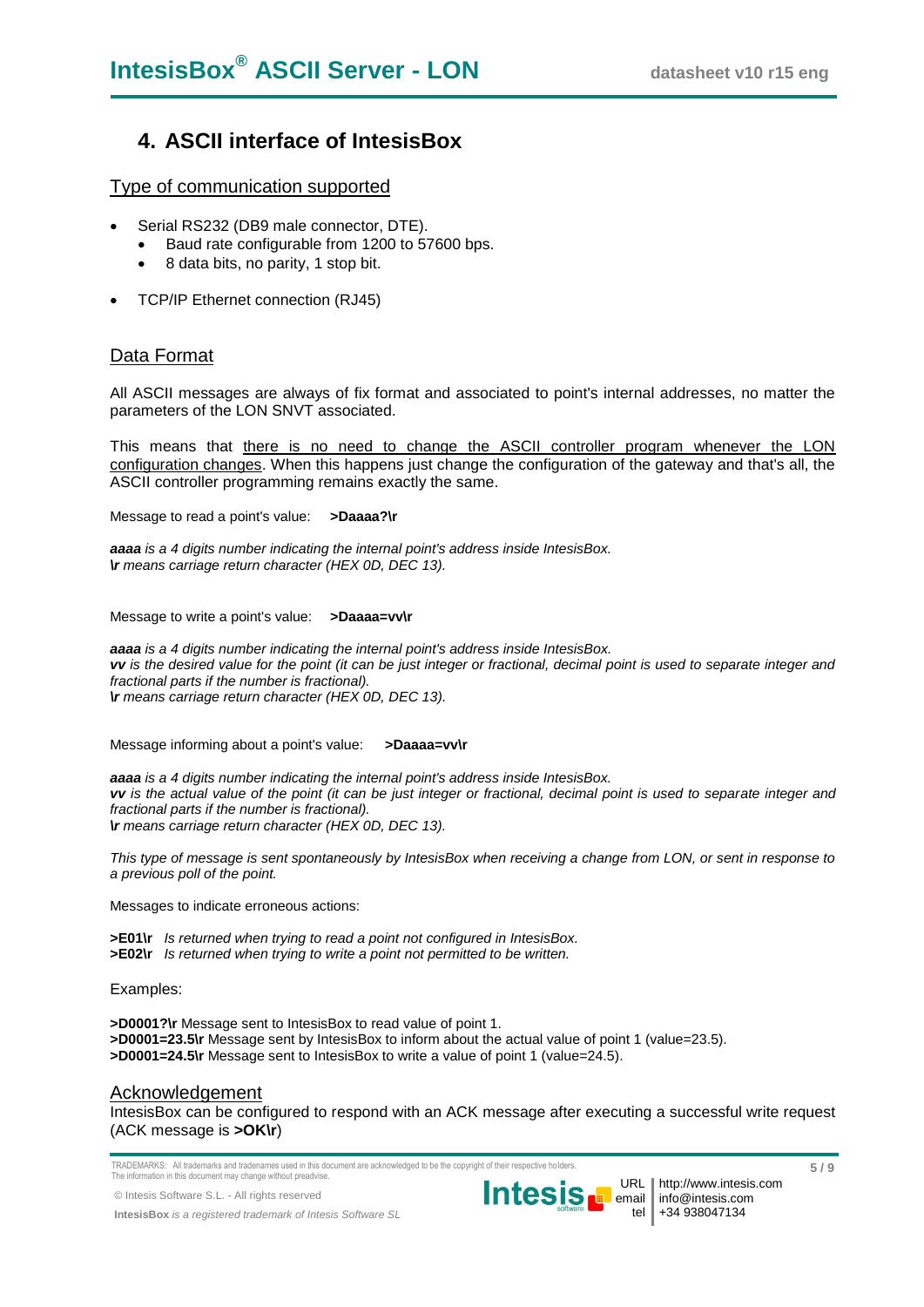## **5. LON interface of IntesisBox**

### **Specifications**

LON supported channel: Free Topology (FT-10)

Configurable addressing options (on a 'per device' basis):

- Subnet / node
- **Neuron-Id**

Network variable sample rate:

 Below 60ms per network variable (each network variable may contain several fields, which will be mapped to different ASCII datapoints, if needed).

Supported network variable types:

- All standard network variable types published by LonMark International are directly supported by configuration tool, *LinkBoxASCII*.
- Support for user-defined network variable types can be added in each case, by entering their definition in *LinkBoxASCII*. In this case, following information needs to be provided:
	- Scale factors: *a*, *b* and *c*
	- **Number of fields**
	- **Basic LON data type of each field**

### Supported basic LON data types

| Basic LON data type | <b>Description</b>                  |
|---------------------|-------------------------------------|
| Signed short        | 8-bit signed data                   |
| Unsigned short      | 8-bit unsigned data                 |
| Enum                | 8-bit unsigned data                 |
| Signed long         | 16-bit signed data                  |
| Unsigned long       | 16-bit unsigned data                |
| Signed quad         | 32-bit signed data                  |
| Unsigned quad       | 32-bit unsigned data                |
| Float               | 32-bit IEEE float                   |
| <b>Bitfield</b>     | 1 to 8-bit length unsigned bitfield |

TRADEMARKS: All trademarks and tradenames used in this document are acknowledged to be the copyright of their respective holders. The information in this document may change without preadvise.

© Intesis Software S.L. - All rights reserved

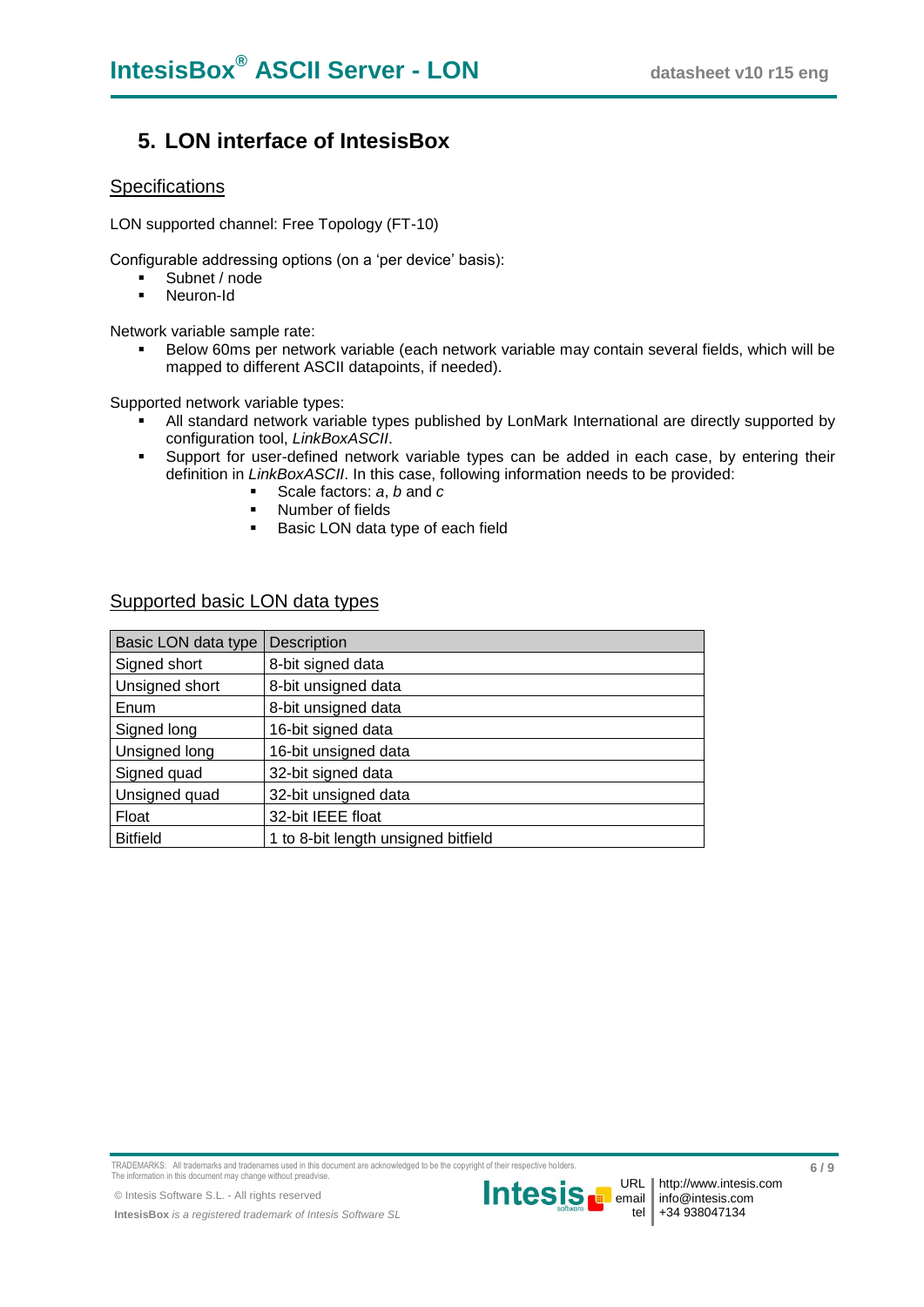# **6. Configuration tool**

| LinkBoxASCII | Visual engineering tool, easy of use, for gateway's configuration and<br>supervision compatible with Microsoft Windows operating systems, supplied<br>with the gateway free of charge.                                                                                                                                                                                     |
|--------------|----------------------------------------------------------------------------------------------------------------------------------------------------------------------------------------------------------------------------------------------------------------------------------------------------------------------------------------------------------------------------|
|              | Multi-window tool allowing to supervise simultaneously the communication<br>activity with both protocols (systems), real time values for all the signals<br>allowing to modify any value (very useful for test purposes), console window<br>showing debug and working status messages, and configuration windows to<br>configure all the gateway's parameters and signals. |
|              | Signals configuration in plain text files (tab separated) for easy and quick<br>configuration using Microsoft Excel (very useful in projects with a lot of<br>points).                                                                                                                                                                                                     |
|              | Allows configuring the gateway's parameters and signals while in off-line<br>$\bullet$<br>(not connected to the gateway).                                                                                                                                                                                                                                                  |
|              | Connection to the gateway for download the configuration and supervision<br>by using serial COM port of the PC (serial cable supplied with the gateway)<br>or through TCP/IP connection.                                                                                                                                                                                   |
|              | Allows configuring all the external protocols available for IntesisBox® ASCII<br>series.                                                                                                                                                                                                                                                                                   |
|              | Upgrades for this software tool available free of charge whenever a new<br>$\bullet$<br>protocol is added to the IntesisBox® ASCII series.                                                                                                                                                                                                                                 |
|              | Multi-project tool allowing having in the engineer's PC the configuration for<br>$\bullet$<br>all the sites with different IntesisBox® ASCII series gateways.                                                                                                                                                                                                              |
|              | Multi-language tool, all the language-dependent strings are in a plain text file<br>$\bullet$<br>(tab separated) for easy modification or addition of new languages.                                                                                                                                                                                                       |
|              | A list of system commands is available to send to the gateway for debugging<br>and adjust purposes (Reset, Date/time consultation/adjust, Firmware version<br>request).                                                                                                                                                                                                    |

### **In LinkBoxASCII, an embedded tool for import XIF files makes the configuration of the IntesisBox for integration of any kind of LON device easy and quick.**

| <b>ASCII</b><br>Baud rate<br>Data Bits<br>Parity<br>$8 -$<br>9600<br>$none -$<br>$\overline{\phantom{a}}$<br><b>▽</b> Send DK for writes<br>$\mathbf{0}$<br>Timeout<br>For read:<br>>Daaaa?\r<br>For write:<br>>Daaaa=xx\r<br>When a LON data change, it will send:<br>>Daaaa=xx\r<br>where 'aaaa' is the address ascii, '\r' is a carriage<br>return and xx is a numeric value: 0, 1, 22.22, | LON<br>7e<br>Domain<br>Length Domain<br>$\blacktriangledown$<br>1 Subnet<br>$0$ Node<br>Addresing:<br>R Neuron ID<br>C Subnet/Node<br>50<br>Poll period: | Devices<br>Device 1 | Neuron ID<br>0451F7310200<br>Node<br>Subnet<br>Name |      |
|-----------------------------------------------------------------------------------------------------------------------------------------------------------------------------------------------------------------------------------------------------------------------------------------------------------------------------------------------------------------------------------------------|----------------------------------------------------------------------------------------------------------------------------------------------------------|---------------------|-----------------------------------------------------|------|
|                                                                                                                                                                                                                                                                                                                                                                                               | A-Basic<br>$\vert \cdot \vert$<br>Version                                                                                                                |                     | $+/-$<br>Save                                       | Exit |

TRADEMARKS: All trademarks and tradenames used in this document are acknowledged to be the copyright of their respective holders. The information in this document may change without preadvise.

© Intesis Software S.L. - All rights reserved



http://www.intesis.com info@intesis.com +34 938047134

 **7 / 9**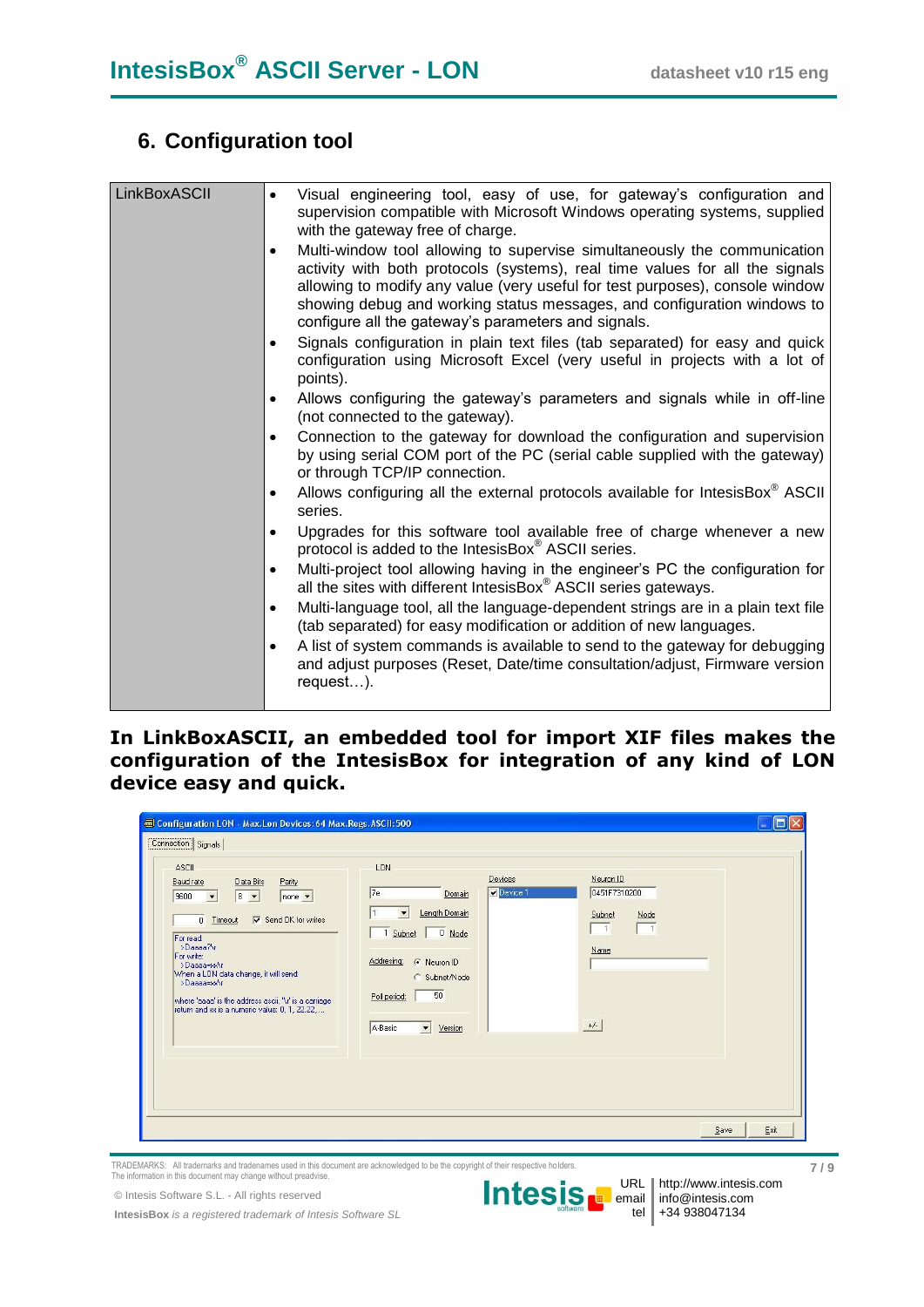# **7. Technical characteristics**



| Envelope                   | Plastic, type PC (UL 94 V-0). Size: 107mm x 105mm x 58mm.                                                                 |
|----------------------------|---------------------------------------------------------------------------------------------------------------------------|
| Color                      | Grey. RAL 7035.                                                                                                           |
| Power                      | 9 to 30Vdc +/-10% 1.4W.                                                                                                   |
|                            | 24Vac +/-10% 1.4VA.                                                                                                       |
|                            | Power connector is a 2 poles plug-in terminal block.                                                                      |
| Terminal wiring (for       | Per terminal: solid wires or stranded wires (twisted or with ferrule)<br>1 core: $0.5$ mm <sup>2</sup> 2.5mm <sup>2</sup> |
| power supply and           | 2 cores: $0.5$ mm <sup>2</sup> $1.5$ mm <sup>2</sup>                                                                      |
| low-voltage signals)       | 3 cores: not permitted                                                                                                    |
| <b>Mounting options</b>    | Wall                                                                                                                      |
|                            | <b>DIN rail EN60715 TH35.</b>                                                                                             |
| Serial ASCII port          | 1 x Serial RS232 (DB9 male DTE).                                                                                          |
| Ethernet port <sup>3</sup> | 1 x Ethernet 10BT RJ45.                                                                                                   |
| <b>LON Port</b>            | 1 x LON (TP-FT/10) (2 poles plug-in screw terminal block).                                                                |
| <b>LED</b> indicators      | 1 x Power.                                                                                                                |
|                            | 2 x LON port activity (Tx, Rx).                                                                                           |
|                            | 2 x ASCII port activity (Tx, Rx).                                                                                         |
|                            | 2 x ETH port activity (Link, Act.).                                                                                       |
|                            | 1 x LON Service. <sup>1</sup>                                                                                             |
| <b>Push buttons</b>        | 1 x LON Service.                                                                                                          |
| Console port               | RS232. DB9 female connector (DCE).                                                                                        |
| Configuration              | Via console port. <sup>2</sup>                                                                                            |
| Firmware                   | Allows upgrades via console port.                                                                                         |
| Functional                 | 0°C to +70°C                                                                                                              |
| temperature range          |                                                                                                                           |
| <b>Functional humidity</b> | 25-90% at 50°C, non condensing                                                                                            |
| range                      |                                                                                                                           |
| Protection                 | IP20 (IEC60529).                                                                                                          |
| RoHS conformity            | Compliant with RoHS directive (2002/95/CE).                                                                               |
| Certifications             | CE conformity to EMC directive (2004/108/EC) and Low-voltage directive                                                    |
|                            | (2006/95/EC)<br>EN 61000-6-2; EN 61000-6-3; EN 60950-1; EN 50491-3                                                        |

1 Not used for the moment. Reserved for future use.

2 Along with the device it is also supplied a standard DB9 male - DB9 female 1.8 m. cable for configuring and monitoring the device using a PC via serial COM port. The configuration software, compatible with MS Windows® operating systems, is also supplied. 3

Used for console connection and ASCII TCP connection.

TRADEMARKS: All trademarks and tradenames used in this document are acknowledged to be the copyright of their respective holders. The information in this document may change without preadvise.

© Intesis Software S.L. - All rights reserved

**IntesisBox** *is a registered trademark of Intesis Software SL*



 **8 / 9**